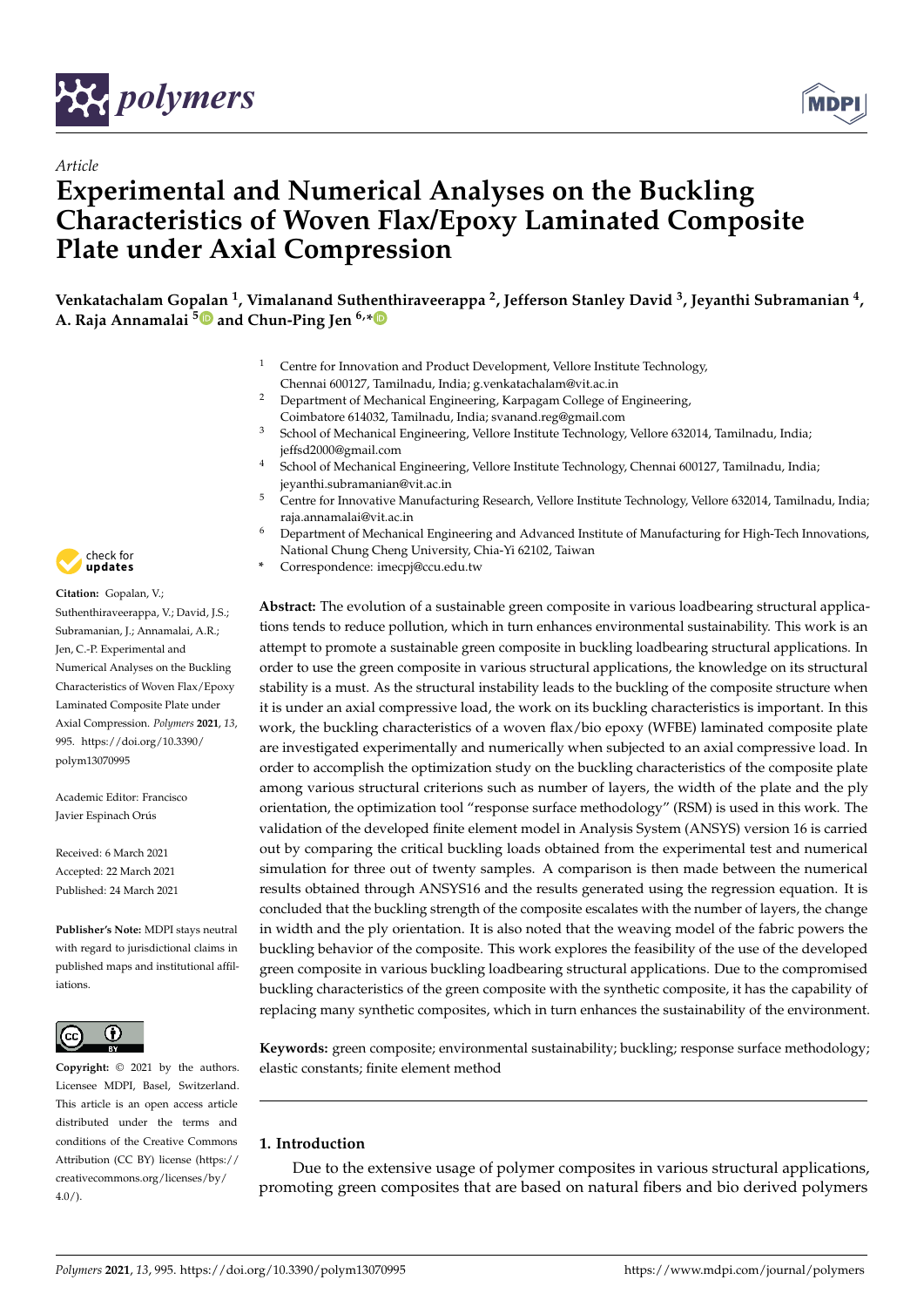helps to create a sustainable green environment for our next generation. Due to the green materials used in the green composite, it emits no or nil carbon emissions during its destruction than that of a synthetic composite. This, in turn, reduces environmental pollution and provides a sustainable green environment. The evolution of natural fiber composites in loadbearing applications such as the automotive, construction and other sectors encourages the researchers to focus on the natural fiber composites subjected to static and dynamic loads. Due to the structural instability of composite structures, the structure will attain a failure in various ways such as fatigue failure and buckling failure. The possibility of the occurrence of a buckling failure of composite structures due to the axial compression load or thermal load happens often. As the natural fiber polymer composite structures are used in various loadbearing applications, it may be under an axial compression load all along their service. During the entire life cycle of a natural fiber reinforced polymer (NFRP) composite, it must withstand loads and remain stable. However, the structure might be subjected to large compressive loads, which in turn cause a buckling failure. When a failure is due to buckling, an NFRP composite structure fails at a load equal to several times lesser than the material's yield strength. It is well known that the buckling on a structure depends on the slenderness ratio of the structure. Several research works have addressed the mechanical properties and more physical characteristics of NFRP composites. In addition to the characterization of new materials, it is essential to study their structural performance during the service. Hence it is important to examine the buckling behavior of NFRP composite structures to enhance their usage in various applications.

Leissa [1] presented a brief overview about the buckling characteristics of laminated composite plates and concentrated on various studies such as a plate with interior holes, shear deformation, local effects, nonlinear stress-strain behavior, sandwich construction involving other materials, hygro-thermal effects, external stiffeners, post buckling behavior and the effects of early imperfections. Biggers and Srinivasan [2] addressed the buckling characteristics of a composite plate and identified the improvements achieved during compression/buckling loads of a rectangular composite plate. The authors also discussed the effects of tailoring the laminated composite plates with different boundary conditions, thicknesses, aspect ratios and membrane stiffnesses on the buckling loads.

Kim and Hoa [3] carried out experimental and numerical investigations to study the buckling performance of composite plates subjected to bi-axial loading and proposed the modified rectangular plate specimen. Peining et al. [4] explored the buckling performance of a thin-walled carbon/epoxy laminated circular cylindrical composite shell under combined axial and torsional loading both analytically and experimentally. It was found that the stiffness eccentricity played a major role on the amount of axial buckling load than that of the combined load. Tafreshi [5] presented a buckling and post buckling analysis of a laminated composite cylinder with cut outs when it was subjected to the combined effect of internal pressure and compression and found that the buckling load of a compression loaded cylinder was highly influenced by internal pressure, cut out and orientation.

Zhong and Gu [6] developed an exact solution using the first-order shear deformation theory to investigate the buckling performance of simply supported rectangular plates with a symmetrical cross ply subjected to unidirectional linearly changing in-plane loads. A parametric study was also conducted to probe the buckling load factor due to the effects of the thickness-to-width ratio, the aspect ratio and the modulus ratio.

Priyadarsini and Kalyanaraman [7] addressed the buckling and post buckling characteristics of thin carbon fiber reinforced polymer laminated composite cylindrical shells under load and displacement controlled static and dynamic axial compression both experimentally and numerically. Parametric studies were also carried out by performing a numerical simulation to discover the effect of the different types of loadings, lamina lay-up and amplitudes of imperfection and geometric properties on the ultimate strength of the cylinder under compression. Prabhakaran et al. [8] explored the sound absorption and vibration damping properties of woven flax/epoxy composites and made a comparison with woven glass/epoxy composites. It was found that the sound absorption coefficient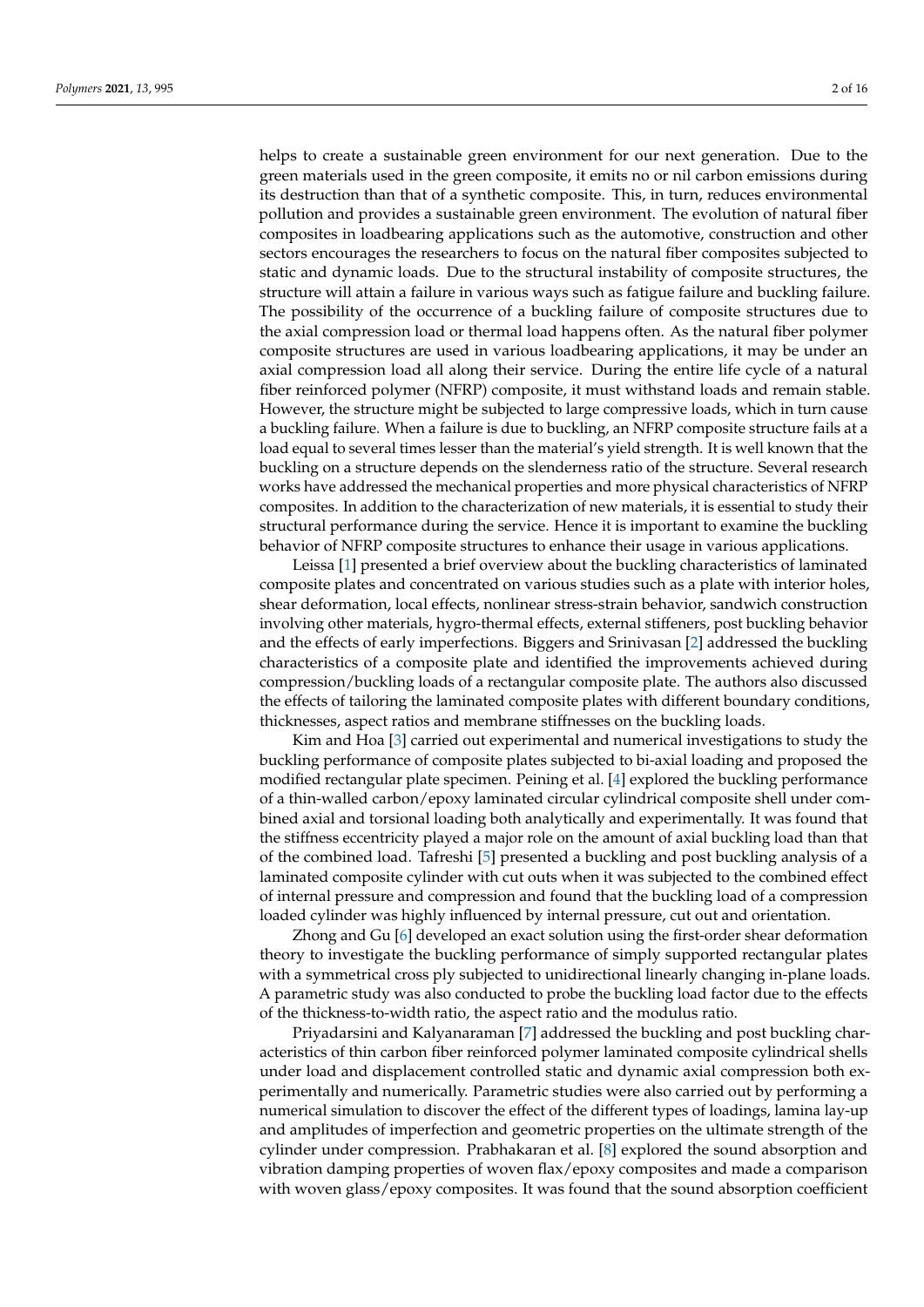and vibration damping capability of flax fiber reinforced composites were higher than that of glass fiber reinforced composites.

Sayer [9] carried out an experimental and numerical investigation to study the ramifications of different ceramic particles such as aluminum oxide  $(A1<sub>2</sub>O<sub>3</sub>)$ , silicon carbide and boron carbide  $(B_4C)$  on the elastic properties and load carrying capabilities of ceramic particle filled E-glass/epoxy composite plates and found that the critical buckling load of a 10 wt% boron carbide ( $B_4C$ ) particle filled composite increased by 42%. Abdellaoui et al. [10] investigated the effects of the number of layers, fiber directions and mechanical properties of a jute fiber reinforced polymer laminated composite both experimentally and numerically. The authors found that the difference between the experimental and calculated results were due to the assumption of a perfect adhesion between the fibers and the matrix. Triki et al. [11] examined the influence of an alkali treatment on the dielectric characteristics of a woven flax fiber reinforced epoxy composite and found that the adhesion of the fibers/matrix highly depended on the cleaning process of the fabric, which affected the dielectric characteristics of the composite. Bensadoun et al. [12] investigated the fatigue behavior of various flax fiber composites (under tension–tension mode) where the flax fiber in the form of textile architectures, a random mat and two laminate configurations were used. It was found that the fiber architecture had a major impact on the fatigue performance of the flax fiber composites where the superior static strength and modulus combinations delivered the best fatigue characteristics.

Rajesh and Pitchaimani [13] investigated the influence of the weaving pattern of plant fiber yarns such as a conventional twisted straight yarn and braided yarn and also the fiber yarn orientation on the mechanical behavior such as tensile, flexural and impact properties. The results revealed that the composite made of the woven fabric with braided jute yarn showed better mechanical properties than that of the composite made with the other fabric having a conventional weaving pattern. It was also found that the composite made of the woven braided fabric exhibited better mechanical properties than that of a random oriented short fiber reinforced composite. Rajesh and Pitchaimani [14] explored the buckling and free vibration behaviors of a natural fiber reinforced composite beam subjected to axial compression experimentally. An experimentally computed critical buckling load was verified with a numerical analysis based on the finite element method. It was found that the buckling strength of the composite laminate was enhanced with the number of layers and it was also observed that the weaving style of a woven fabric affected the critical buckling load in which the basket type weaving model gave a better buckling strength. Suthenthiraveerappa and Gopalan [15] investigated the effect of porosity associated with natural, i.e., plant fiber, composites along with the transversely isotropic characteristics of plant fibers on the elastic constants of both jute and aloe fiber composites. A new methodology was also developed to estimate the elastic constants of uniform and taper polymer laminated composites reinforced with natural fiber.

Rozylo et al. [16] performed a numerical and experimental investigation on the buckling of thin-walled carbon/epoxy laminate composite profiles with top-hat sections under an axial compression and focused mainly on the critical and post critical states. Gopalan et al. [17] carried out experimental and numerical investigations on the dynamic characteristics of uniform plant fiber reinforced polymer laminated composite plates wherein the experimentally determined elastic constants of the composite lamina were used for the numerical simulation based on the hierarchical finite element method. Suthenthiraveerappa et al. [18] addressed the dynamic characteristics of thickness tapered plant fiber reinforced polymer laminated composite plates both numerically and experimentally. A variable size (h) and polynomial degree (p) [h-p] finite element model using the higher-order shear deformation theory was proposed in a numerical simulation. Various parametric studies were also performed using the proposed finite element model by considering the different parameters such as the ply orientation, the aspect ratio and the number of layers. For the numerical simulation, the elastic constants were determined using a new theoretical approach especially for the NFRP laminated composites.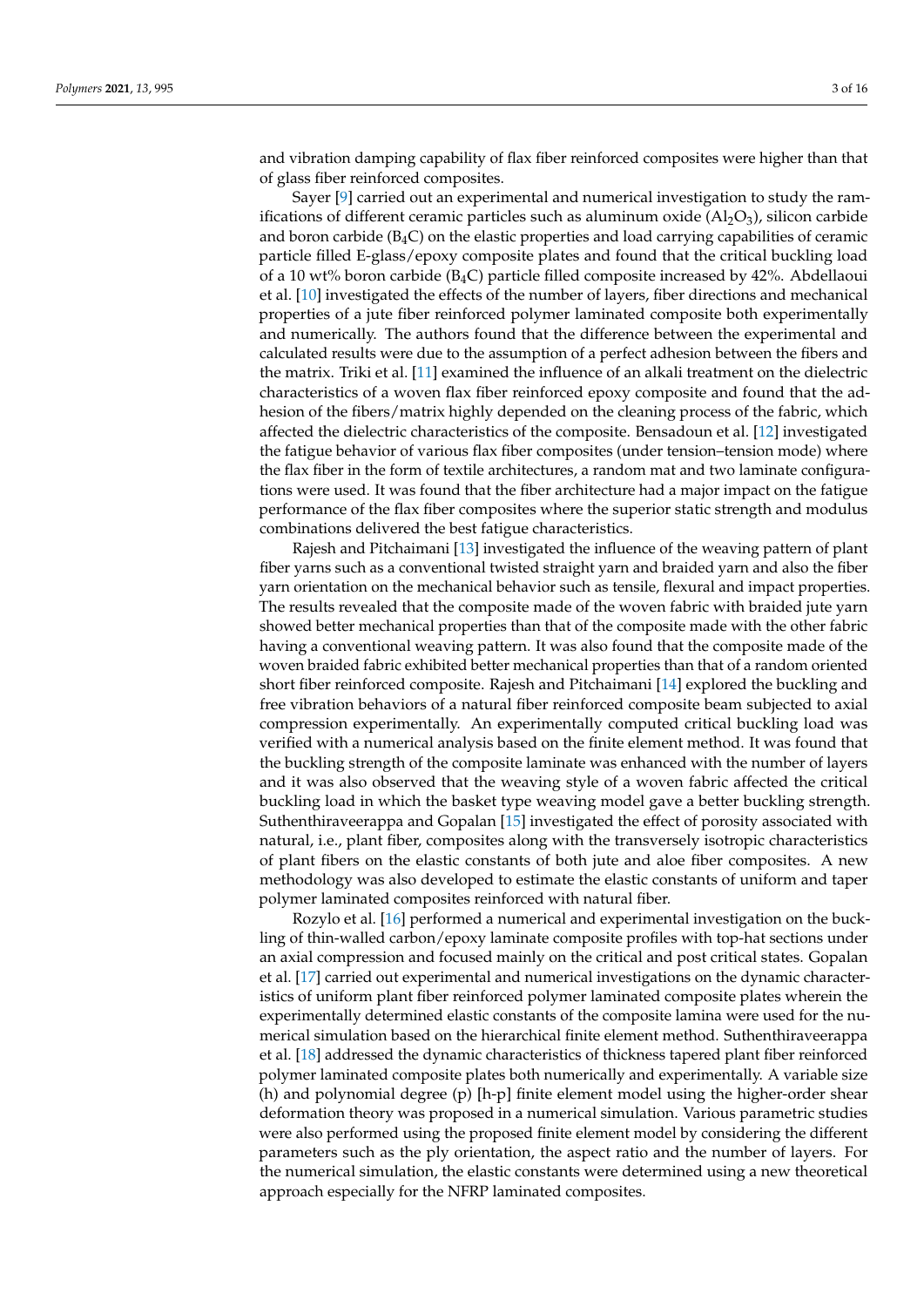Xu et al. [19] presented a new symplectic analytical approach embedded with the finite element method to investigate the buckling and vibration characteristics of a partially or internally cracked natural fiber reinforced composite plate with corner point supports. The authors stated that a plate with an internal crack would decrease the critical buckling load and the natural frequency more than that of a plate with a surface crack. Chew et al. [20] explored the mechanical performance of a flax epoxy composite, which was made in the form of a helicoidal laminate stacking configuration under out-of-plane and impact loads and found that this kind of stacking configuration absorbed more energy under an impact load than that of cross ply and quasi-isotropic natural fiber reinforced polymer composite laminates. Ebrahimi et al. [21] investigated the buckling behavior of a graphene oxide powder reinforced (GOPR) nanocomposite shell using the mathematical model based on the first-order shear deformation theory and explored that the critical buckling load of GOPR nanocomposite shells increased significantly with the increase of the weight fraction of the graphene oxide powder. Vallala et al. [22] addressed the structural characteristics of natural fiber reinforced composite plates and pressure vessels such as bending, buckling and vibration responses using the developed mathematical model.

Tuni et al. [23] examined in detail which categories of the supply chain were actually associated in a green performance assessment and discussed the various quantitative methods that are suitable for assessing the environmental performance of supply chains. Goh [24] presented a case study and investigated the barriers on adopting low-carbon warehousing in the Asia-Pacific through an elastic net regression analysis. This work also suggested a low-carbon warehousing technique or procedure to control the carbon emissions in warehouses for providing a sustainable green environment. Carbone et al. [25] discussed the development of environmental dynamic capabilities (DCs) in the field of green supply chain management based on the regression analysis performed to enhance the profitability of the companies and to obtain a sustainable supply chain.

Although many research works have discussed the various research aspects of natural fiber composites, the buckling behavior of natural fiber composites have not been explored well either experimentally or numerically. Optimization tools such as the response surface methodology in the determination of the optimum critical buckling load of natural fiber composites are also not often attempted. Very few works have reported the elastic constants of natural fiber composites but the elastic constants of flax fiber composites are not exposed much. To enhance environmental sustainability, the evolution of green composites in all applications is a must. In order to accomplish that evolution, the development of green composites with a high stiffness and strength is essential.

In this work, experimental and numerical analyses on the buckling behavior of woven flax/bio epoxy composites under an axial compression were carried out. The response surface methodology (RSM) was used to frame the various combinations by considering three different factors that were the number of layers, the width of the plate and the ply orientation and in each parameter three levels were followed. Using the RSM approach, twenty samples each having different combinations were framed for the buckling analysis. The critical buckling load and compressive strength of a woven flax/bio epoxy (WFBE) laminated composite was obtained experimentally for three out of the twenty samples, which were framed using the RSM approach. The numerical simulation was then carried out for the same samples using the finite element software ANSYS. The elastic constants needed for the numerical simulation were determined experimentally. The finite element model used in ANSYS was endorsed by comparing the critical buckling loads of the three samples obtained numerically with the experimentally obtained results. The regression equation was then obtained from MINITAB<sup>©</sup> software. In addition to the comparison of the experimental and numerical results, the results obtained from the regression equation were compared with both the experimental and numerical results. The authors concentrated on the development of a green composite for buckling loadbearing structural applications to enhance environmental sustainability. This work focused on the composite production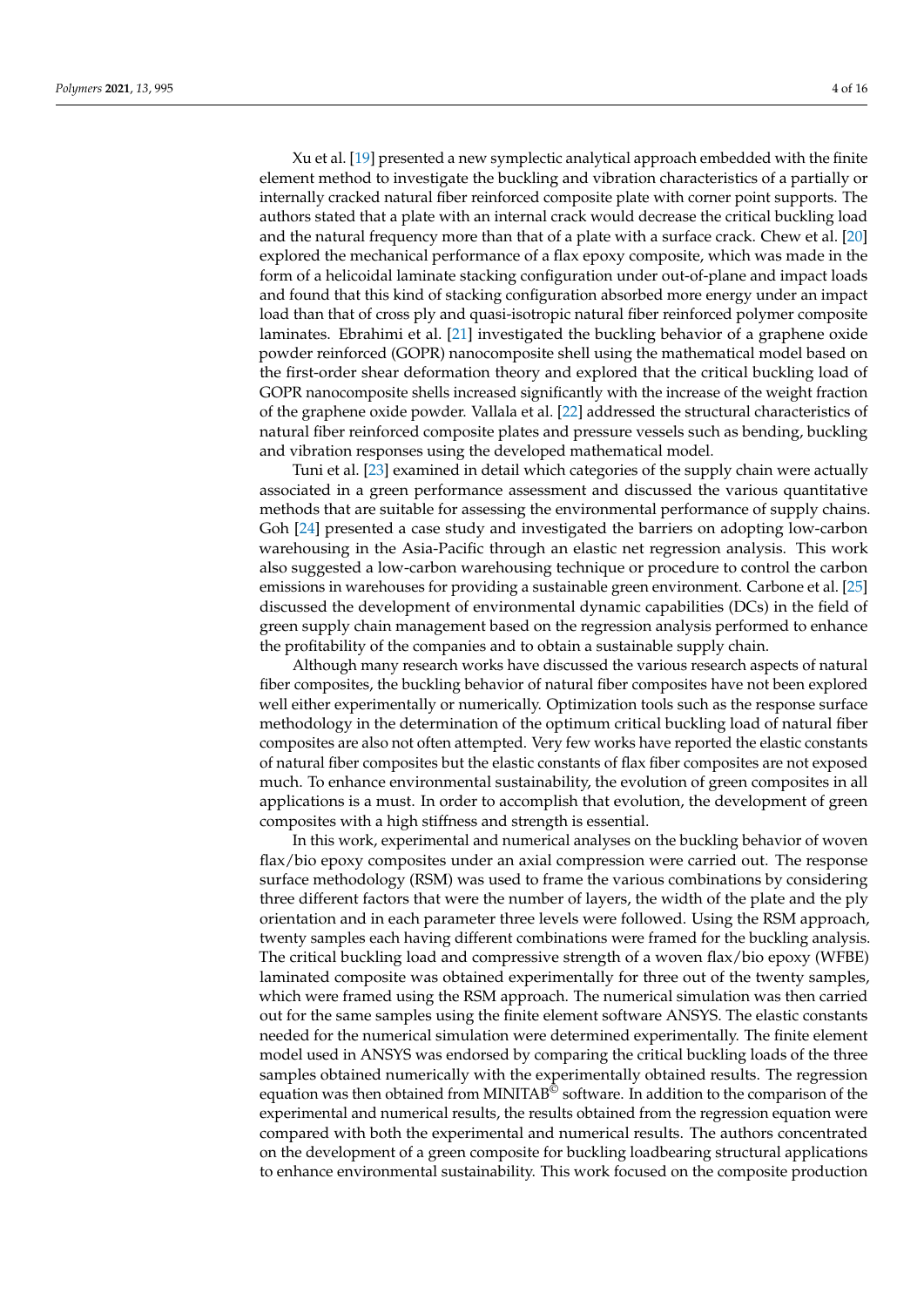industries and researchers in the field of composite structures who are keenly looking to shift from synthetic composites to green composites.

## **2. Response Surface Methodology (RSM)**

Response surface methodology (RSM) is a powerful statistically-validated predictive model used in this work for the design and analysis of experiments to determine the optimum combination and to find the influence of various factors such as the number of layers, the width of the plate and the ply orientation on the buckling characteristics. A Box–Behnken design (BBD) of the RSM was used for the experimental design in this work. The factors (parameters) and the three levels of each factor considered in the RSM are given in Table 1.

**Table 1.** Levels and factors.

| <b>FACTORS</b>   |     | <b>LEVELS</b> |    |
|------------------|-----|---------------|----|
|                  | $-$ |               |    |
| LAYERS (X1)      |     |               |    |
| WIDTH $(X2)$     | 38  | 40            |    |
| ORIENTATION (X3) | 45  | 90            | ы. |

These levels and factors were used in MINITAB software to frame the various combinations and the combinations obtained are shown in the Table 2. These were then further used to carry out the elastic constants and buckling analysis.

| $\mathbf{R}\mathbf{U}\mathbf{N}$ | <b>LAYERS (X1)</b> |                           |                  | WIDTH(X2)      |                  | <b>ORIENTATION (X3)</b> |  |
|----------------------------------|--------------------|---------------------------|------------------|----------------|------------------|-------------------------|--|
| <b>ORDER</b>                     | <b>CODED</b>       | <b>UNCODED</b>            | <b>CODED</b>     | <b>UNCODED</b> | <b>CODED</b>     | <b>UNCODED</b>          |  |
| $\mathbf{1}$                     | $-1$               | $\overline{2}$            | $\boldsymbol{0}$ | 40             | $\boldsymbol{0}$ | 90                      |  |
| $\overline{2}$                   | $-1$               | $\overline{2}$            | $\boldsymbol{0}$ | 40             | $\boldsymbol{0}$ | 90                      |  |
| $\mathfrak z$                    | $\boldsymbol{0}$   | 3                         | $\mathbf{1}$     | 42             | $-1$             | 45                      |  |
| $\overline{4}$                   | $-1$               | $\overline{2}$            | $\mathbf{0}$     | 40             | $-1$             | 45                      |  |
| 5                                | $\,1\,$            | $\,4\,$                   | $-1$             | 38             | $\mathbf{1}$     | 60                      |  |
| 6                                | $\boldsymbol{0}$   | $\mathfrak z$             | $-1\,$           | 38             | $\mathbf{1}$     | 60                      |  |
| $\overline{7}$                   | $\mathbf{1}$       | $\,4\,$                   | $\boldsymbol{0}$ | 40             | $\boldsymbol{0}$ | 90                      |  |
| 8                                | $\boldsymbol{0}$   | 3                         | $\mathbf{1}$     | 42             | $\mathbf{1}$     | 60                      |  |
| 9                                | $\mathbf{1}$       | $\,4\,$                   | $\boldsymbol{0}$ | 40             | $\boldsymbol{0}$ | 90                      |  |
| $10\,$                           | $\theta$           | $\mathfrak z$             | $-1$             | 38             | $-1$             | 45                      |  |
| 11                               | $-1$               | $\overline{2}$            | $-1$             | 38             | $\boldsymbol{0}$ | 90                      |  |
| 12                               | $\mathbf{1}$       | $\,4\,$                   | $\mathbf{1}$     | 42             | $\mathbf{1}$     | 60                      |  |
| 13                               | $-1$               | $\overline{2}$            | $\mathbf{0}$     | 40             | $\boldsymbol{0}$ | 90                      |  |
| 14                               | $-1\,$             | $\overline{2}$            | $\mathbf{1}$     | 42             | $\mathbf{0}$     | 90                      |  |
| 15                               | $\mathbf{1}$       | $\overline{4}$            | $-1$             | 38             | $-1$             | 45                      |  |
| 16                               | $\mathbf{1}$       | $\bf 4$                   | $\mathbf{1}$     | 42             | $-1$             | 45                      |  |
| 17                               | $-1$               | $\overline{2}$            | $\boldsymbol{0}$ | 40             | $\boldsymbol{0}$ | 90                      |  |
| 18                               | $-1$               | $\overline{2}$            | $\mathbf{0}$     | 40             | $\overline{0}$   | 90                      |  |
| 19                               | $\mathbf{0}$       | $\ensuremath{\mathbf{3}}$ | $\boldsymbol{0}$ | 40             | $\boldsymbol{0}$ | 90                      |  |
| $20\,$                           | $-1$               | $\overline{2}$            | $\boldsymbol{0}$ | 40             | $\mathbf{1}$     | 60                      |  |

**Table 2.** Response surface methodology.

Generally, the coded and uncoded units followed in the experimental design were used to define the different factor levels. It is common that coded units are used to do the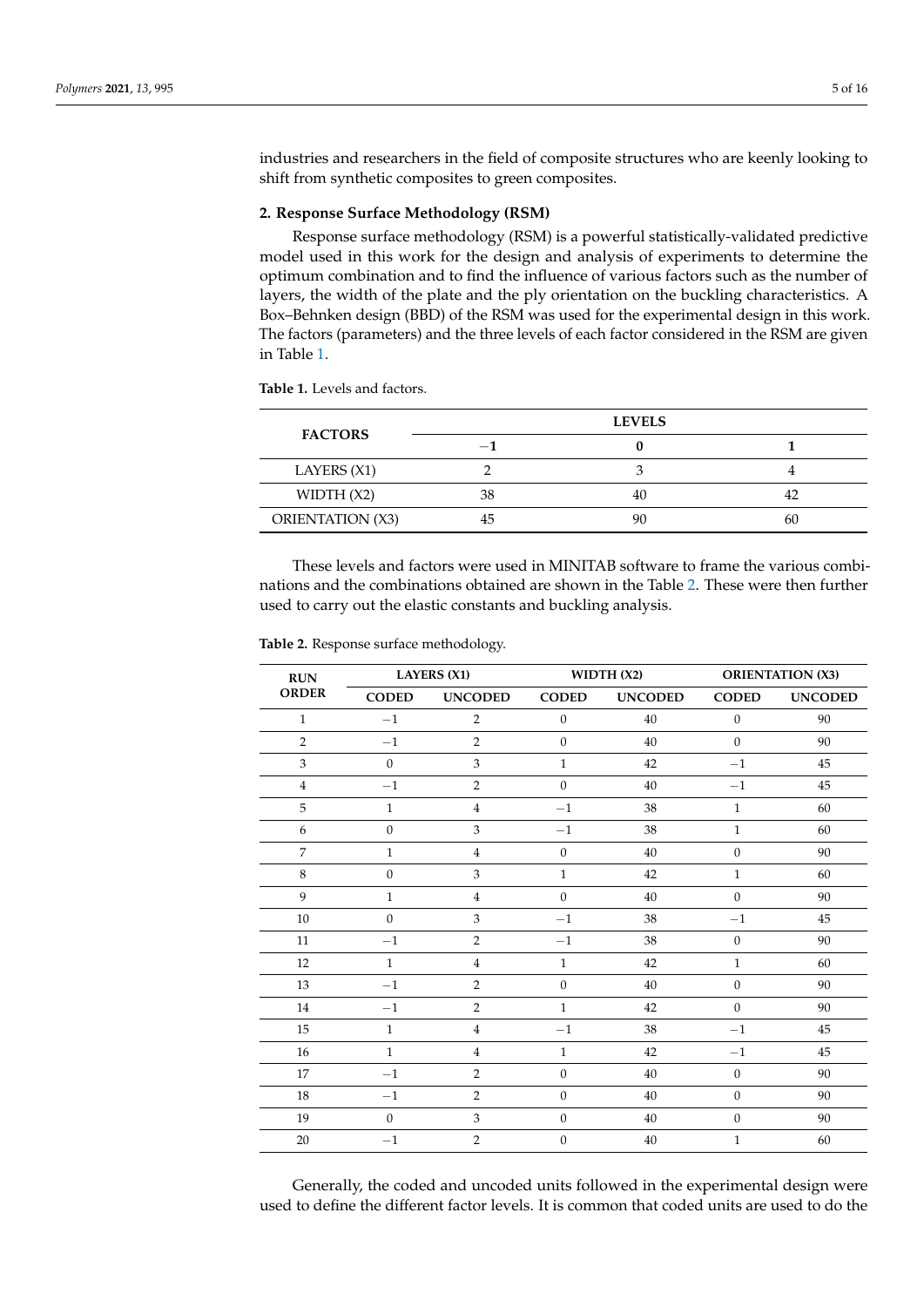analysis in MINITAB software and this helps to identify the influence of specific factors on the output response.

## **3. Materials and Fabrication of the Composites**

For this study, bio epoxy and its hardener and plain bidirectional woven flax fiber fabrics were procured from Entropy solutions, Kandel, Germany and Bcomp, CH-1700 Fribourg, Switzerland respectively. The plain woven flax fabric is shown in Figure 1.



**Figure 1.** Woven flax fabric.

The WFBE laminated composite plate was fabricated using the vacuum assisted hand lay-up technique. Firstly, the woven flax fiber fabrics were kept in an oven for 12 h at 50  $\degree$ C to eliminate their moisture content. As the flax fibers have a tendency to absorb more resin, extreme care was taken to eliminate the excess resin and to increase the volume fraction of the fiber during the preparation of the WFBE laminated plate. The post curing was then done by keeping the WFBE laminated composite plate in an oven at 80  $\degree$ C for 3 h. The three WFBE laminated composite plate samples out of twenty samples were fabricated to investigate their buckling characteristics. In order to evaluate the elastic constants of the composite lamina using an impulse excitation of vibration approach, the WFBE laminated composites were also fabricated. The WFBE laminated composite fabrication process using the hand lay-up technique is shown in Figure 2.



**Figure 2.** Composite fabrication.

## **4. Experimental Investigation**

#### *4.1. Evaluation of Elastic Constants*

To perform the numerical simulation on the buckling analysis of the WFBE laminated composite, the elastic constants of the WFBE composite lamina was needed. The elastic constants needed for the numerical analysis were the in-plane shear modulus, the longitudinal and transverse elastic modulus and Poisson's ratios. In this work, a nondestructive testing method (namely, the impulsive excitation of vibration approach based on ASTM E1896) was used for the evaluation of the elastic constants of the WFBE composite lamina.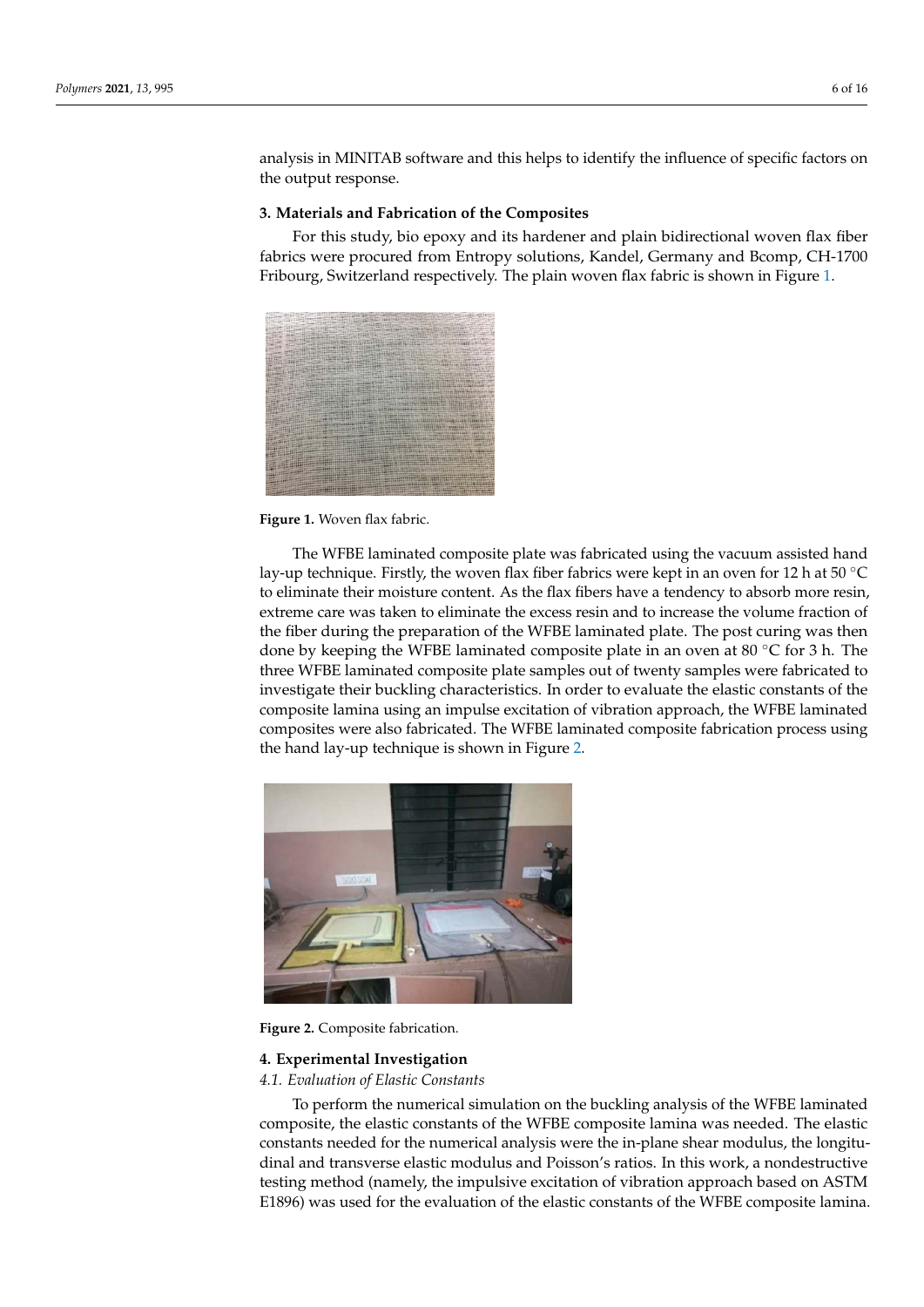The dimensions of the specimens were taken from ASTM E1876 and the fabricated WFBE laminated composite specimens for testing are shown in the Figure 3. The experimental setups used for the impulsive excitation of vibration to determine the flexural and torsional resonant frequencies of the specimen are shown in Figures 4 and 5.



**Figure 3.** Samples used for the impulsive excitation of vibration.



**Figure 4.** Experimental setup for the fundamental flexure frequency.



**Figure 5.** Experimental setup for the fundamental torsional frequency.

## *4.2. Experimental Buckling Analysis*

The critical buckling load and compression strength of the WFBE laminated composites were determined experimentally by carrying out the buckling test under an axial compression using an Instron 8801 (Instron, Norwood, MA, USA) model machine. The experimental buckling test was conducted on three out of twenty samples, as framed in Table 2. The buckling test samples were cut from the fabricated composite plates. The buckling test samples had 200 mm in length in common. The width, number of layers and orientation were taken, as based on Table 2. The change in the number of layers changed the thickness of the samples. Table 3 shows the thicknesses of the samples that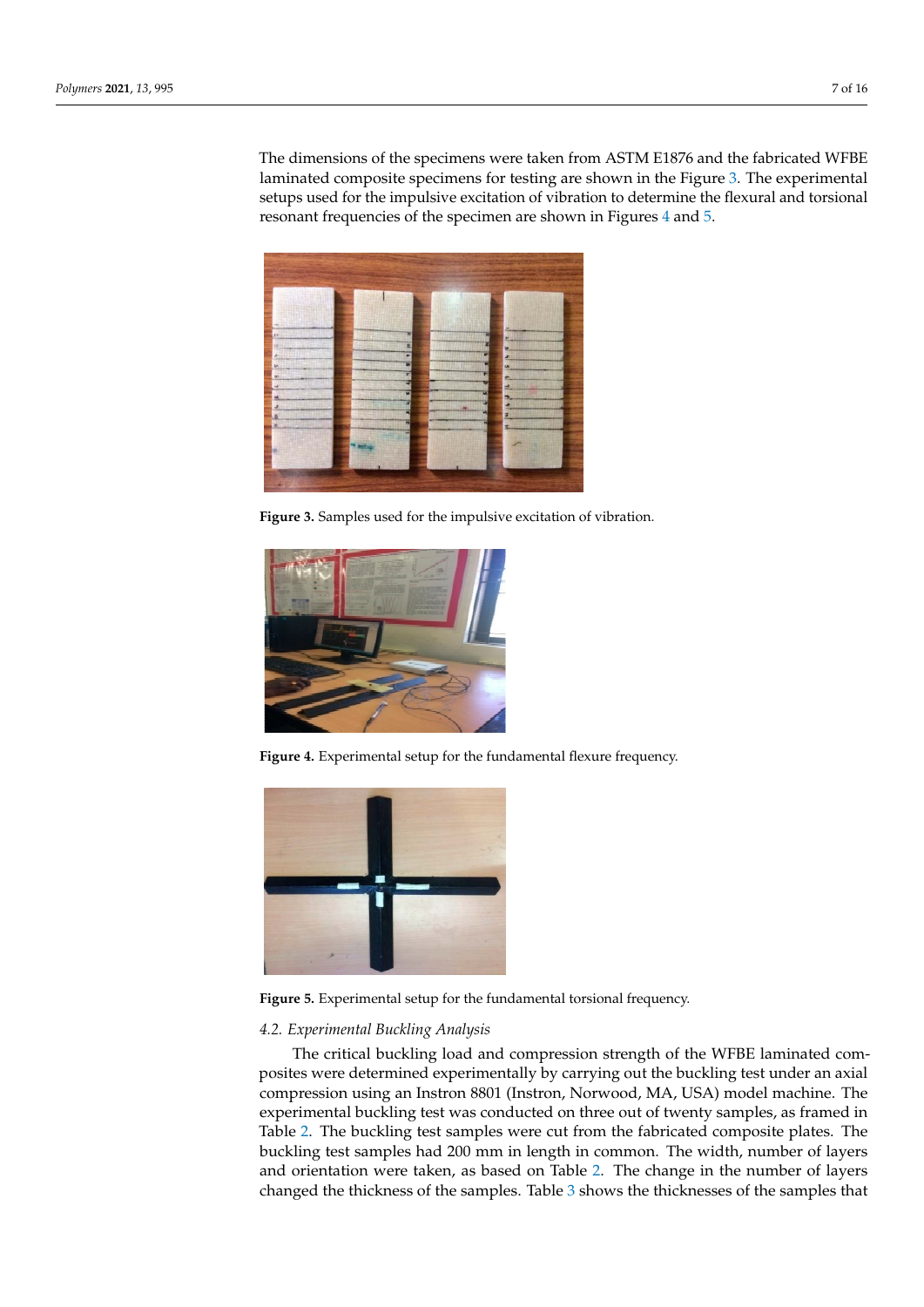were formulated by taking the mean thickness. The fabricated WFBE laminated composite samples are shown in Figure 6.

**Table 3.** Mean thickness of the specimens.

| S.NO | <b>NO OF LAYERS</b> | <b>THICKNESS</b> |
|------|---------------------|------------------|
|      |                     | ל. ו             |
|      |                     |                  |
|      |                     |                  |





The samples were clamped at 50 mm on both sides of its length by wedge grips and the remaining length of 100 mm was the effective buckling length. Figure 7 shows the buckling test carried out on a composite sample.



**Figure 7.** Buckling of a composite sample.

#### **5. Results and Discussions**

#### *5.1. Elastic Constants*

In order to carry out the numerical simulation on the buckling of the WFBE composite, the elastic constants and the material properties of the WFBE composite needed to be determined. The elastic constants were determined using the impulse excitation of vibration approach. The elastic constant evaluation was done based on ASTM E1876.

The fundamental flexural  $(f_f)$  and torsional frequencies  $(f_t)$  were obtained using this approach, which are given in Table 4. The fundamental flexural (*f<sup>f</sup>* ) and torsional frequencies  $(f_t)$  were used to determine the elastic constants of the WFBE composite lamina such as the dynamic Young's modulus and shear modulus, respectively, by using the formulae given in ASTM E1896. It was then further used to calculate the Poisson ratio. Table 5 shows the determined elastic constants of the WFBE composite lamina needed for the numerical simulation on the buckling of the WFBE composite.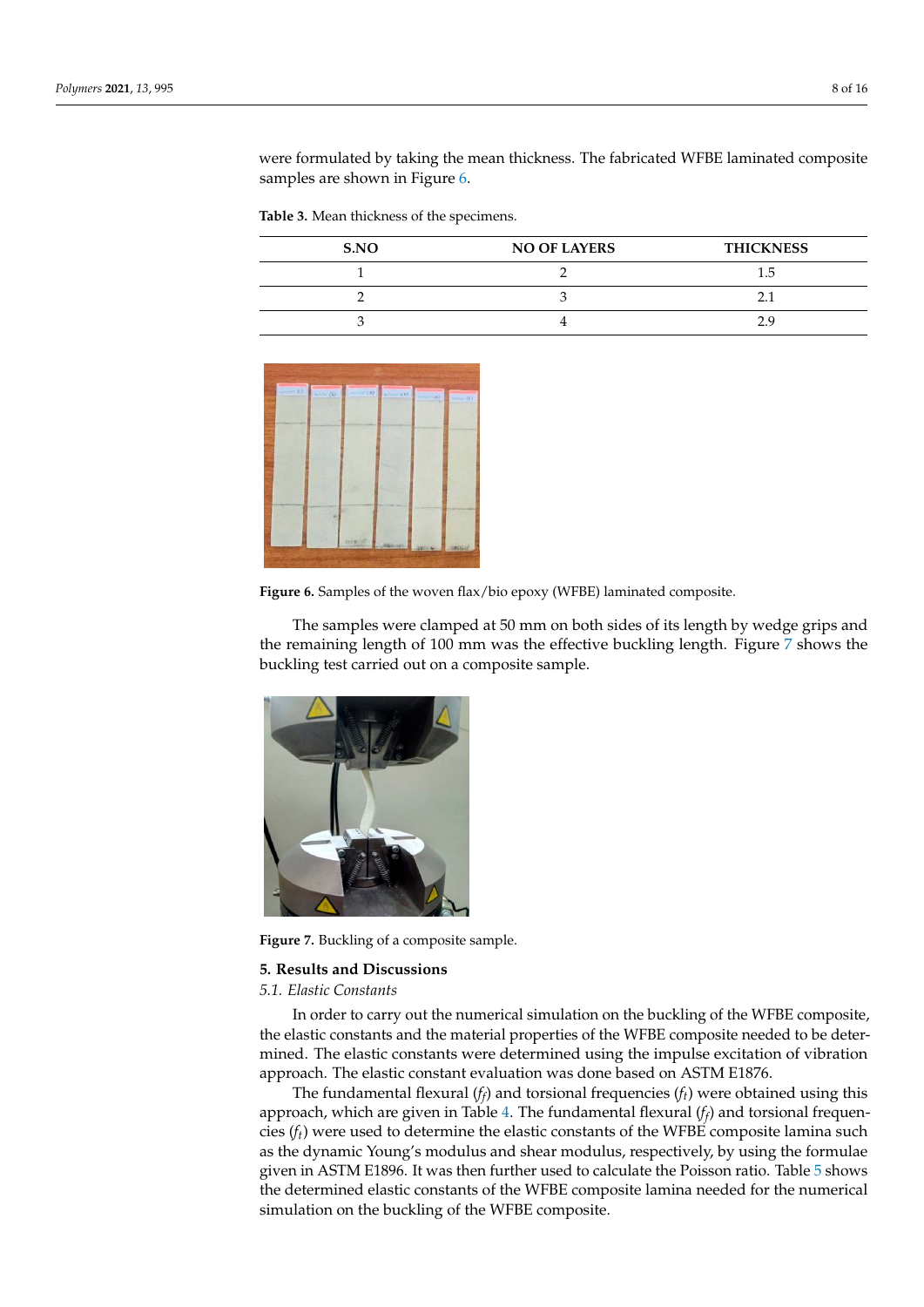| FLEXURAL FREQUENCIES $(f_f)$ |         | TORSIONAL FREQUENCIES $(f_t)$ |             |
|------------------------------|---------|-------------------------------|-------------|
| WARP                         | WEFT    | WARP                          | <b>WEFT</b> |
| 637.750                      | 650.000 | 756.250                       | 731.250     |

**Table 4.** Flexural  $(f_f)$  and torsional frequencies  $(f_t)$ .

**Table 5.** Elastic constants of the WFBE composite lamina.

| <b>ELASTIC CONSTANTS</b> | <b>EXPERIMENTAL RESULTS</b> |
|--------------------------|-----------------------------|
| $E_1$ (GPa)              | 5.968                       |
| $E2$ (GPa)               | 5.392                       |
| $G_{12}$ (GPa)           | 1.53                        |
| $\mu_{12}$               | 0.396                       |

#### *5.2. Experimental Buckling*

The buckling under axial compression was carried out experimentally for the three samples (2, 4 and 20) from Table 2. The critical buckling load of the composites is discovered from the load versus the displacement curves. The critical buckling load was identified as the first point of the load versus the deflection curve departed straight line. The critical buckling load and the compressive strength for the three samples are given in Table 6.

**Table 6.** Experimental critical buckling results.

| S.NO | <b>SAMPLE O</b> | <b>SPECIMEN LABEL</b> | <b>MAXIMUM CRITICAL</b><br><b>BUCKLING LOAD</b><br>(N) | <b>COMPRESSIVE</b><br><b>STRENGTH</b><br>(MPa) |
|------|-----------------|-----------------------|--------------------------------------------------------|------------------------------------------------|
|      |                 | 40/2/90               | 80.32322                                               | 1.33872                                        |
|      | 20              | 40/2/60               | 88.22679                                               | 1.47045                                        |
| Ć.   |                 | 40/2/45               | 67.88969                                               | 1.13149                                        |

### *5.3. Numerical Buckling Analysis*

The numerical analysis was carried out to investigate the buckling performance of WFBE laminated composite samples under axial compressive loads. The three samples (2, 4 and 20) that were used for the experimental buckling test were also considered for the numerical analysis. On performing the numerical simulation using ANSYS16, the critical buckling load and the load factor were determined for the three composite samples. In the numerical simulation, an Eigen value buckling analysis was performed for the three composite samples. The element used in the modeling of the laminated composite in this analysis was SHELL181, which is a four-node element with six degrees of freedom (DOF) at each node. Under sections, the lay-up method was used to specify the number of layers and the orientation of the specimen. The compression load was applied uniformly as a pressure of 125 bar (50 kN). Figure 8a shows a meshed model subjected to an axial compression load under a clamped–clamped end condition. Figure 8b shows a buckled model under a clamped–clamped end condition.

The critical buckling load was discovered by multiplying the load factor with the amount of pressure applied. The comparison table of critical buckling loads obtained experimentally and numerically using ANSYS16 is given in Table 7.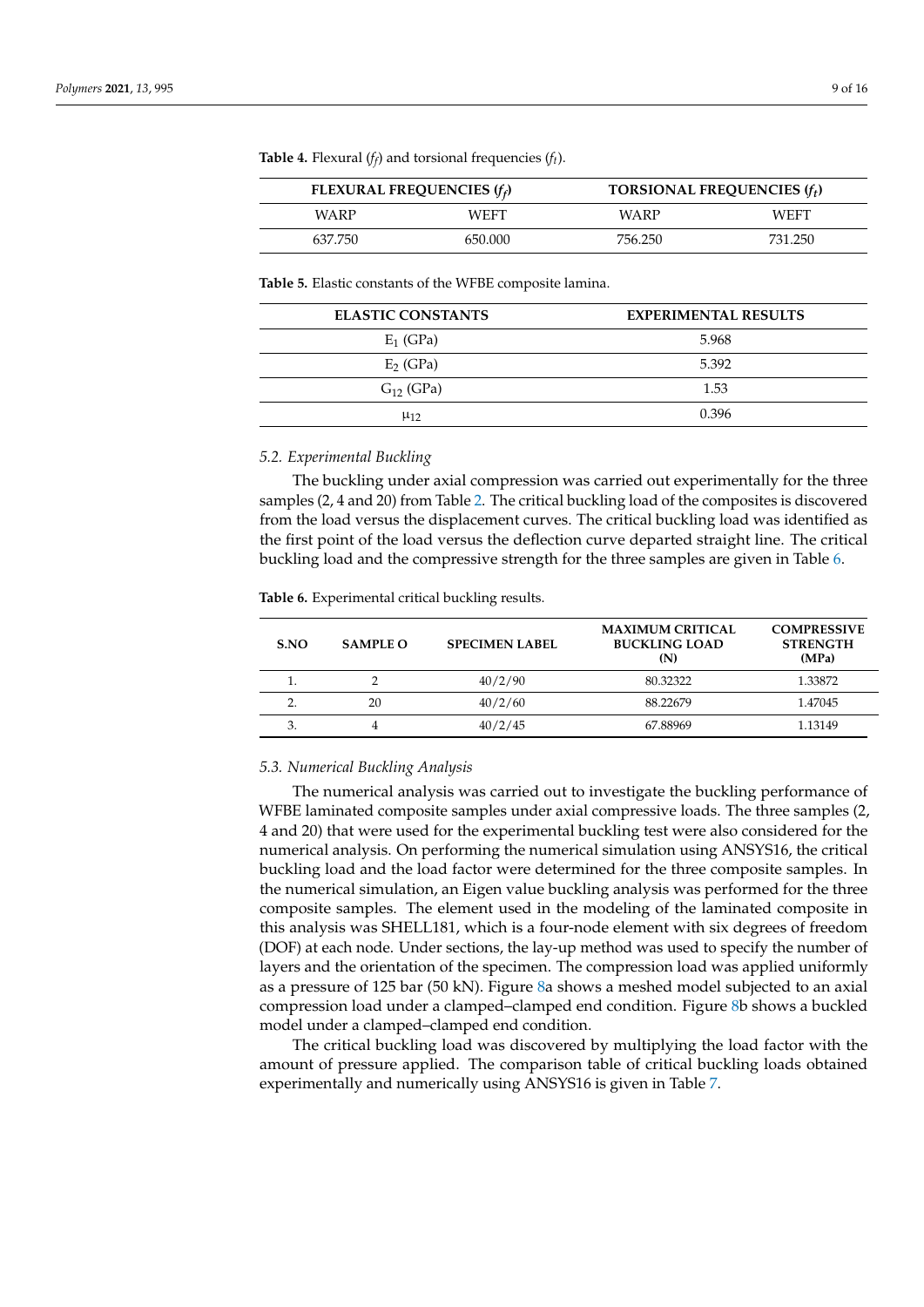

**Figure 8.** Meshed model (**a**); buckled model under a clamped–clamped end condition (**b**).

|            |                  | <b>SPECIMEN LABEL</b> | <b>CRITICAL BUCKLING LOAD (N)</b> |                            |                |
|------------|------------------|-----------------------|-----------------------------------|----------------------------|----------------|
| S.NO       | <b>SAMPLE NO</b> |                       | <b>EXPERIMENTAL</b>               | <b>NUMERICAL (ANSYS16)</b> | % OF DEVIATION |
|            |                  | 40/2/90               | 80.32                             | 85.88                      | 6.92           |
| <u>.</u> . | 20               | 40/2/60               | 88.23                             | 85.98                      | 2.55           |
| ◡.         |                  | 40/2/45               | 67.89                             | 68.71                      | .21            |

**Table 7.** Comparison table of critical buckling loads obtained experimentally and numerically using ANSYS16.

## *5.4. Comparison of Experimental and Numerical Results*

The finite element model was endorsed by comparing the critical buckling loads obtained experimentally and numerically using ANSYS16 for the considered same three samples.

As the validation showed a positive sign, the numerical simulation was performed for all of the 20 samples from Table 2. Table 8 shows the critical buckling loads obtained numerically using ANSYS16 for all of the 20 samples. The results obtained from the numerical simulation (ANSYS16) were used to perform the ANOVA assessment in MINITAB software. From the numerical simulation results, it was found that the maximum and minimum critical buckling loads were obtained for the samples in which the width was 42 mm and the number of layers were four and two, respectively.

**Table 8.** Numerical buckling analysis results using ANSYS16.

| S.NO | <b>SPECIMEN LABEL</b> | <b>LOAD FACTOR</b> | <b>CRITICAL BUCKLING LOAD, N</b> |
|------|-----------------------|--------------------|----------------------------------|
|      | 40/2/90               | 0.6878             | 85.875                           |
| 2    | 40/2/90               | 0.6878             | 85.875                           |
| 3    | 42/3/45               | 2.47294            | 309.1175                         |
| 4    | 40/2/45               | 0.54964            | 68.705                           |
| 5    | 38/4/60               | 3.2598             | 407.475                          |
| 6    | 38/3/60               | 2.1580             | 269.75                           |
| 7    | 40/4/90               | 4.4531             | 556.6375                         |
| 8    | 42/3/60               | 2.1187             | 264.83                           |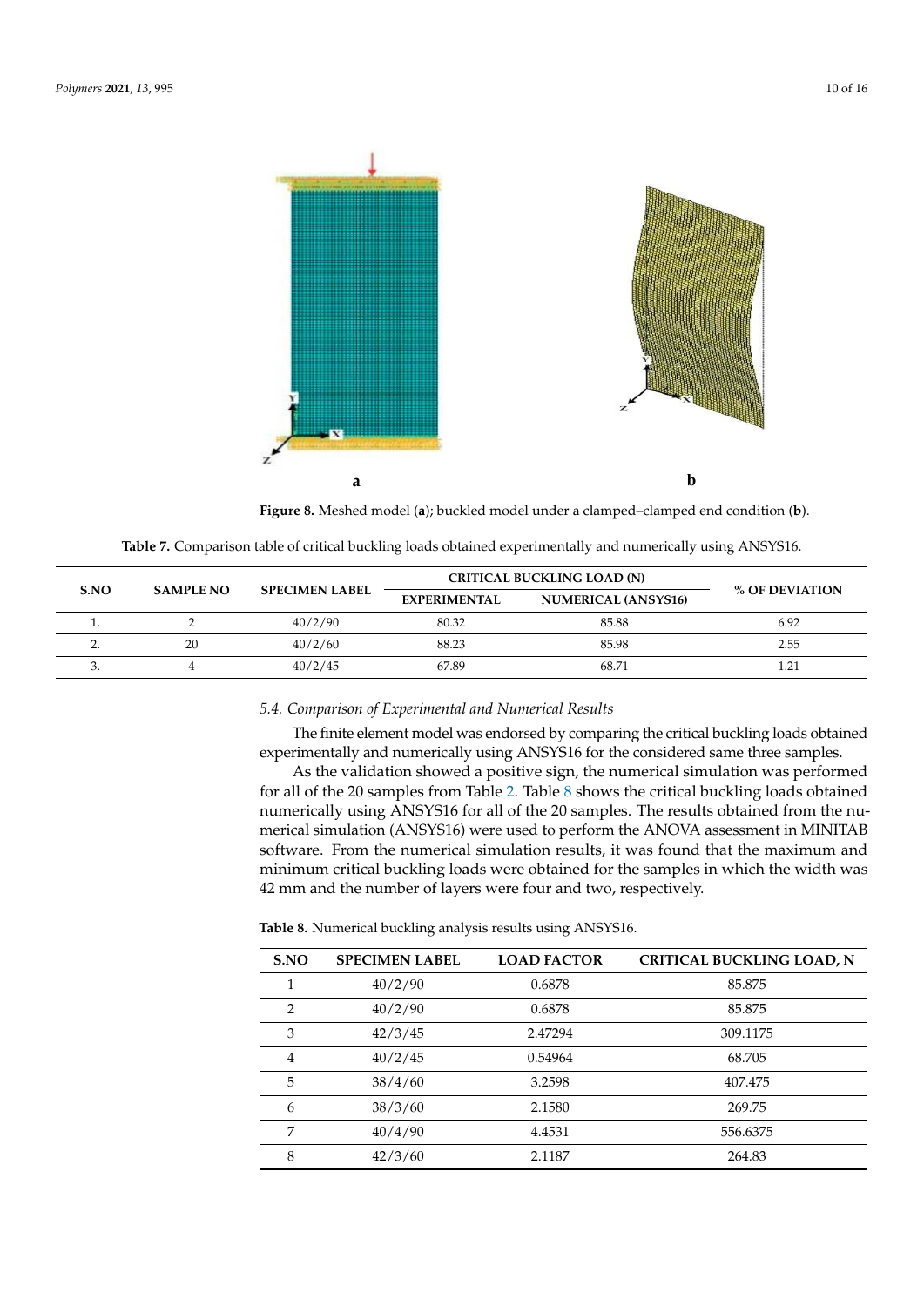| S.NO | <b>SPECIMEN LABEL</b> | <b>LOAD FACTOR</b> | <b>CRITICAL BUCKLING LOAD, N</b> |
|------|-----------------------|--------------------|----------------------------------|
| 9    | 40/4/90               | 4.4531             | 556.6375                         |
| 10   | 38/3/45               | 1.2908             | 162.26                           |
| 11   | 38/2/90               | 0.8356             | 104.4552                         |
| 12   | 42/4/60               | 7.8697             | 983.722                          |
| 13   | 40/2/90               | 0.6878             | 85.875                           |
| 14   | 42/2/90               | 0.7944             | 99.305                           |
| 15   | 38/4/45               | 3.0548             | 381.856                          |
| 16   | 42/4/45               | 7.6142             | 951.77                           |
| 17   | 40/2/90               | 0.6878             | 85.875                           |
| 18   | 40/2/90               | 0.6878             | 85.875                           |
| 19   | 40/3/90               | 1.972              | 248.41                           |
| 20   | 40/2/60               | 0.6878             | 85.9786                          |

**Table 8.** *Cont.*

In general, the inclusion of layers to composites enhances the load carrying ability of composites. Accordingly, composites with four layers had the best ability to defy the buckling load. In general, composite specimens with a 42 mm width showed a higher resistance to the buckling load. The change in the orientation of the composite showed a significant change in the critical buckling load. The specimens with the  $60°$  and  $90°$ ply orientations showed a greater critical load whereas the 45◦ ply orientations showed lower buckling loads compared with the 60◦ and 90◦ ply orientations of which the 90◦ ply orientations showed the highest buckling loads. Therefore, the change in the varying parameters (layers, width and orientation) of composites creates a constructive cause on the buckling loadbearing ability of the composites.

## *5.5. Analysis of Variance (ANOVA) Assessment for the Regression Model and Regression Equation*

An ANOVA assessment was carried out via MINITAB software to probe the effect of the three factors on the critical buckling of the WFBE composites. From this evaluation, a normal probability plot and contour plots for varying parameters such as the contour plot of the critical buckling versus orientation (layers), the critical buckling versus orientation (width) and the critical buckling versus width (layers) were obtained. The normal probability plot for the response of the critical buckling load is given in Figure 9. The contour plots shown in Figures 10–12 exemplify the influence of various factors such as the number of layers, the width of the plate and the ply orientation on the critical buckling of the WFBE composites. These contour plots demonstrated the interaction between any two of the three parameters on the critical buckling of the WFBE composites.

From the normal probability plot for the response of the critical buckling load given in Figure 9, it was noted that all of the data points fell closely along the straight distribution line. This clearly represented that the plot obtained had a good fit with the data.

Figure 10 clearly depicts that when the number of layers increased, the critical buckling value also increased for the width of 40 mm. It was noted that the influence of orientation was less when compared with the influence of the number of layers. On close monitoring, it was observed that when the orientation was above  $60°$  and the number of layers was above four, a higher critical buckling load was obtained. Figure 11 shows a high critical buckling load when the width and orientation were 42 mm and 90◦ , respectively, under the constant value of three layers. On the contour plot shown in Figure 12 under the ply orientation of 67.5◦ , it was found that the maximum critical buckling load was obtained when the number of layers was close to four and the width was above 41 mm. It was also clear that the influence of the number of layers was higher than that of the width on the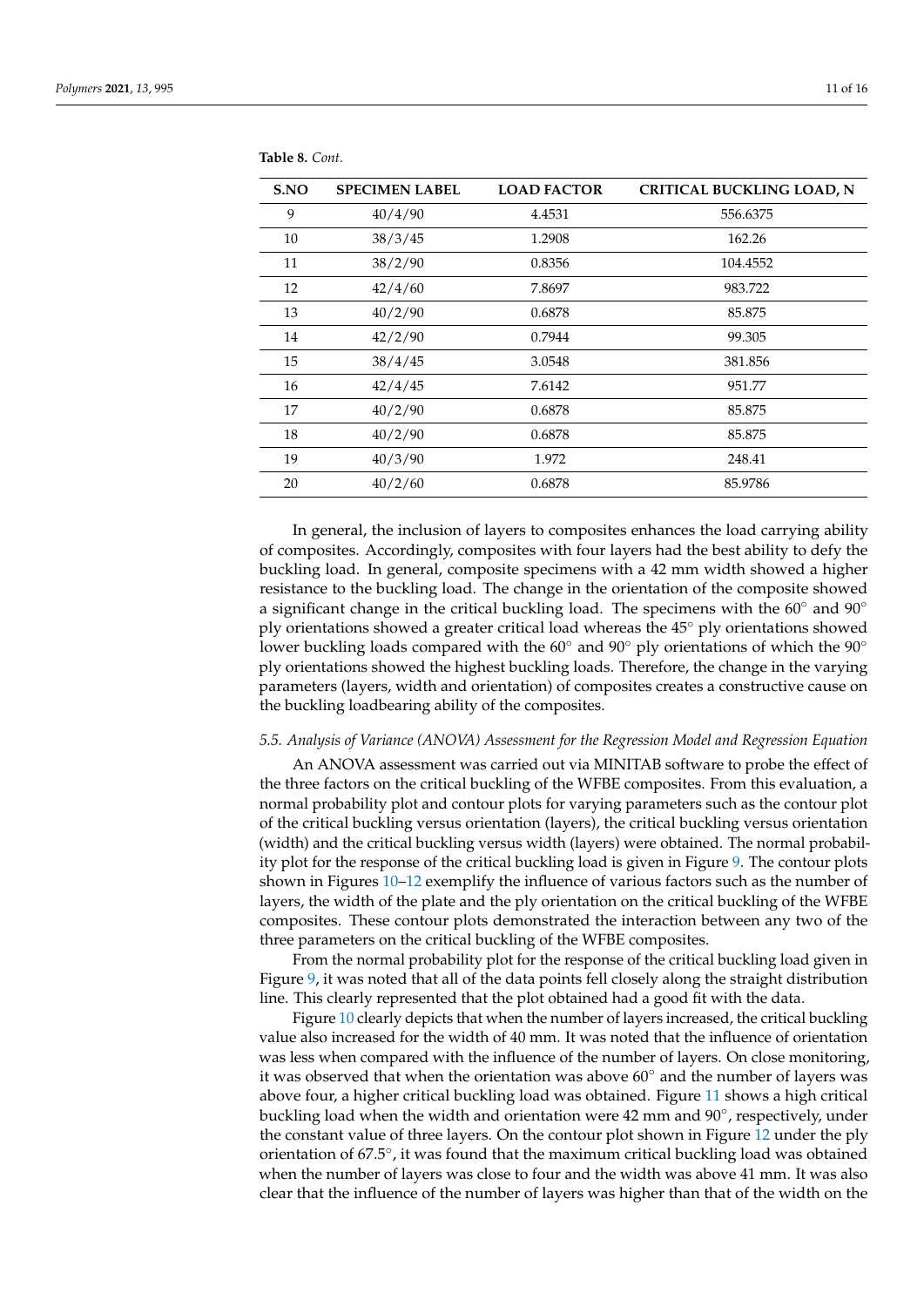

critical buckling load. That is, when the number of layer increased, the critical buckling load of the WFBE composites increased.

**Figure 9.** Normal probability plot.



**Figure 10.** Contour plot of critical buckling versus orientation, layers.



**Figure 11.** Contour plot of critical buckling versus orientation, width.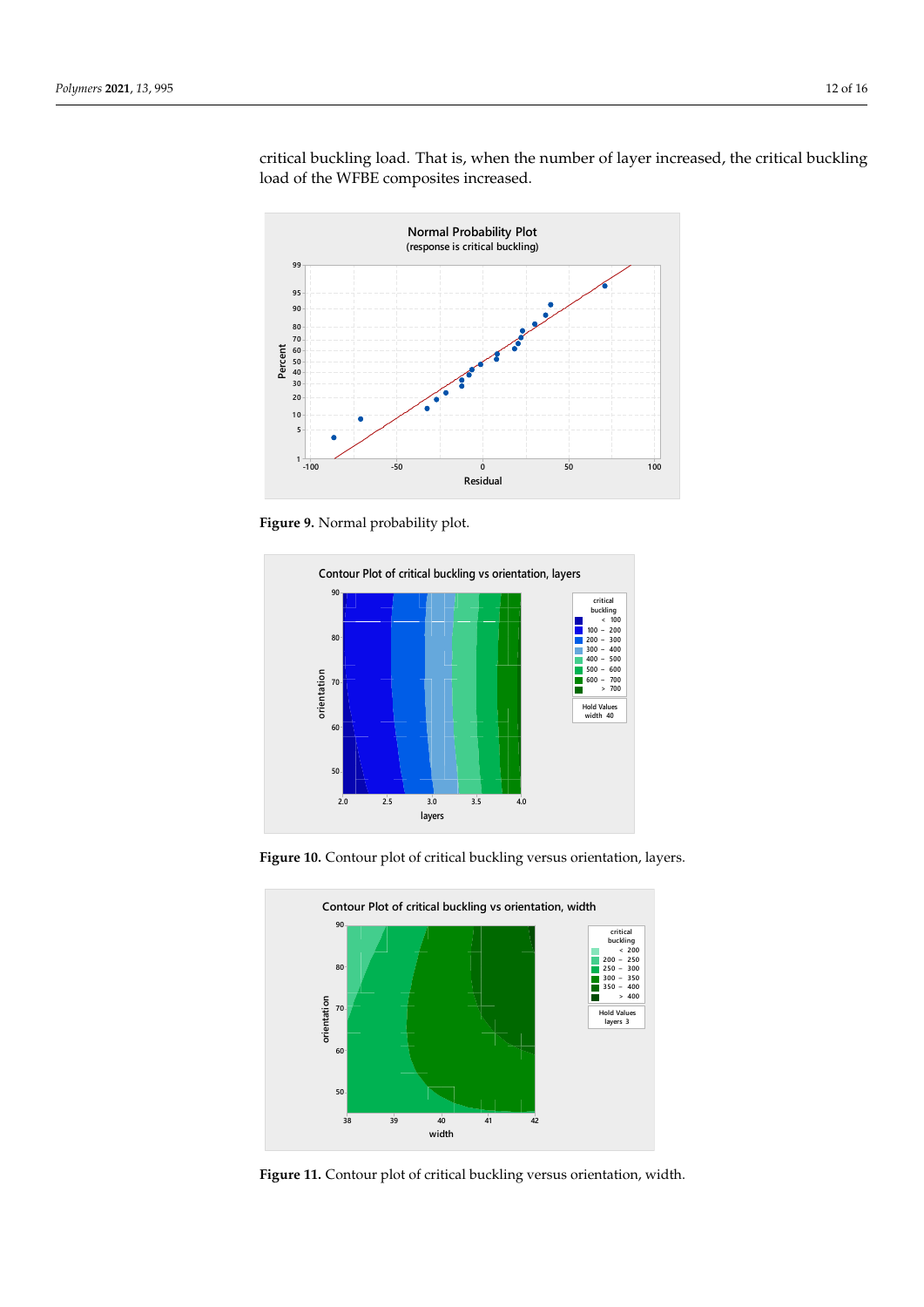

**Figure 12.** Contour plot of critical buckling versus width, layers.

As the comparison of the results of the experimental and numerical (FEA) buckling analyses showed a good correlation, a simulation was performed using ANSYS16 and results were obtained for all of the 20 combinations. These results were further used to create a regression equation using MINITAB17 software. The regression equations (RE) given in Equation (1) were obtained for the evaluation of the critical buckling of the WFBE composites through the ANOVA technique using MINITAB software. The independent variables of Equation (1) were the parameters considered in this work such as the number of layers, the width of the plate and the ply orientation. The coefficient values associated with each independent variable in Equation (1) represented the nature of the influence of various parameters on the critical buckling of the WFBE composites. Using this regression equation, the critical buckling load of the WFBE composites was obtained by the substitution of the corresponding value of all of the three parameters considered in this work. This helped to determine the intensity of the influence of the three parameters on the critical buckling load of the WFBE composites.

Finally, the critical buckling load for all of the combinations was calculated using the obtained regression equation. It was then compared with the results obtained using FEA software and this comparison is presented in Table 9.

|                |                       | <b>CRITICAL BUCKLING, (N)</b> |                            |                |
|----------------|-----------------------|-------------------------------|----------------------------|----------------|
| S.NO           | <b>SPECIMEN LABEL</b> | <b>FEA</b>                    | <b>REGRESSION EQUATION</b> | % OF DEVIATION |
| $\mathbf{1}$   | 40/2/90               | 85.88                         | 89.87                      | 4.45           |
| $\overline{2}$ | 40/2/90               | 85.88                         | 89.87                      | 4.45           |
| 3              | 42/3/45               | 309.12                        | 285.29                     | 8.35           |
| 4              | 40/2/45               | 68.71                         | 89.80                      | 4.35           |
| 5              | 38/4/60               | 407.48                        | 459.04                     | 7.23           |
| 6              | 38/3/60               | 269.75                        | 258.76                     | 6.58           |
| 7              | 40/4/90               | 556.64                        | 540.49                     | 2.99           |
| 8              | 42/3/60               | 264.83                        | 285.86                     | 7.36           |
| 9              | 40/4/90               | 556.64                        | 540.49                     | 2.97           |
| 10             | 38/3/45               | 162.26                        | 197.93                     | 8.02           |
| 11             | 38/2/90               | 104.46                        | 117.87                     | 11.38          |
| 12             | 42/4/60               | 983.72                        | 415.70                     | 12.45          |

**Table 9.** Comparison of the critical buckling load of the finite element analysis model (FEA) and the regression equation.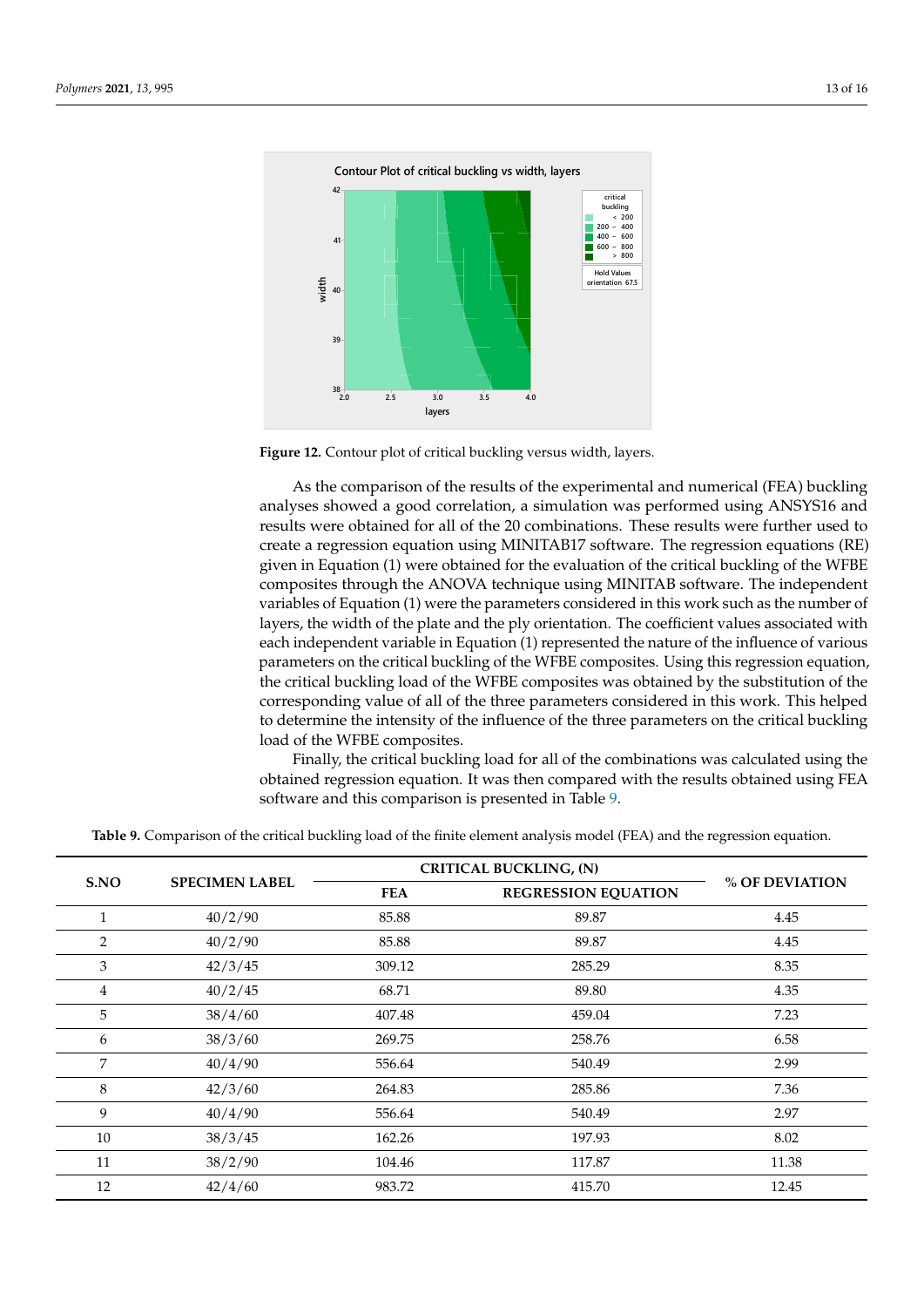|      |                       |            | <b>CRITICAL BUCKLING, (N)</b> |                |  |
|------|-----------------------|------------|-------------------------------|----------------|--|
| S.NO | <b>SPECIMEN LABEL</b> | <b>FEA</b> | <b>REGRESSION EQUATION</b>    | % OF DEVIATION |  |
| 13   | 40/2/90               | 85.88      | 89.87                         | 4.45           |  |
| 14   | 42/2/90               | 99.31      | 94.89                         | 4.65           |  |
| 15   | 38/4/45               | 381.86     | 355.34                        | 7.46           |  |
| 16   | 42/4/45               | 951.77     | 372.27                        | 14.55          |  |
| 17   | 40/2/90               | 85.88      | 89.87                         | 4.45           |  |
| 18   | 40/2/90               | 85.88      | 89.87                         | 4.45           |  |
| 19   | 40/3/90               | 248.41     | 289.70                        | 12.26          |  |
| 20   | 40/2/60               | 85.98      | 77.63                         | 10.75          |  |

**Table 9.** *Cont.*

The regression equation in uncoded units is given as:

## Critical Buckling Load = 14868 + 632 layers - 851 width + 33.3 orientation + 9.5 layers  $\times$  layers

+ 12.14 width  $\times$  width + 0.0034 orientation  $\times$  orientation – 17.6 layers  $\times$  width (1)

 $+ 2.858$  layers × orientation  $- 1.004$  width × orientation

From Table 9, by the comparison of the results, it was evident that the percentage of deviation was between 3–5% for most of the cases and, except for a few, the percentage of deviation was less than 10%. Hence it established the credibility of the calculated regression equation and the developed regression model. This in turn showed the finite element model was stable and the same model was used for a similar kind of analysis. This regression equation further helped to determine the critical buckling load of all possible combinations other than the 20 combinations from Table 2.

Apart from the benefit of loadbearing capabilities, this green composite reduces pollution and is supportive in the development of a green environment. As the composite is biodegradable in nature, it is suggested for loadbearing applications such as civil construction, automobiles, home appliances and rail, aircraft and marine applications by replacing the synthetic composites.

## **6. Conclusions**

This work attempted a development of a sustainable green environment using a green composite for various buckling loadbearing structural applications. In this study, numerical and experimental investigations were performed on the buckling characteristics of a (WFBE) laminated composite by considering three different parameters (i.e., layers, width and orientation). The RSM approach was adopted in this work to design and analyze the buckling characteristics of the WFBE composite and also to establish the effect of various parameters on the buckling characteristics of the WFBE composite. The numerical model was endorsed by comparing the experimental and numerical results of the WFBE composite. It was found that the critical buckling loads obtained from the numerical solutions and the experimental data were in good agreement. The regression equation was framed using the numerical results obtained from the validated numerical model (FEA). Finally, a comparison was made between the numerical results obtained through the FEA and the results obtained using the regression equation.

It was found that the obtained regression equation was used to compute the approximate critical buckling load of all of the combinations of the flax bio epoxy composite laminates without undergoing any experimental and numerical analyses. It was understood that the load carrying ability and elasticity moduli of the composites were notably influenced by the change in the number of layers, width and orientation of the composites. With appropriate consideration to composite design and structural geometry, natural fiber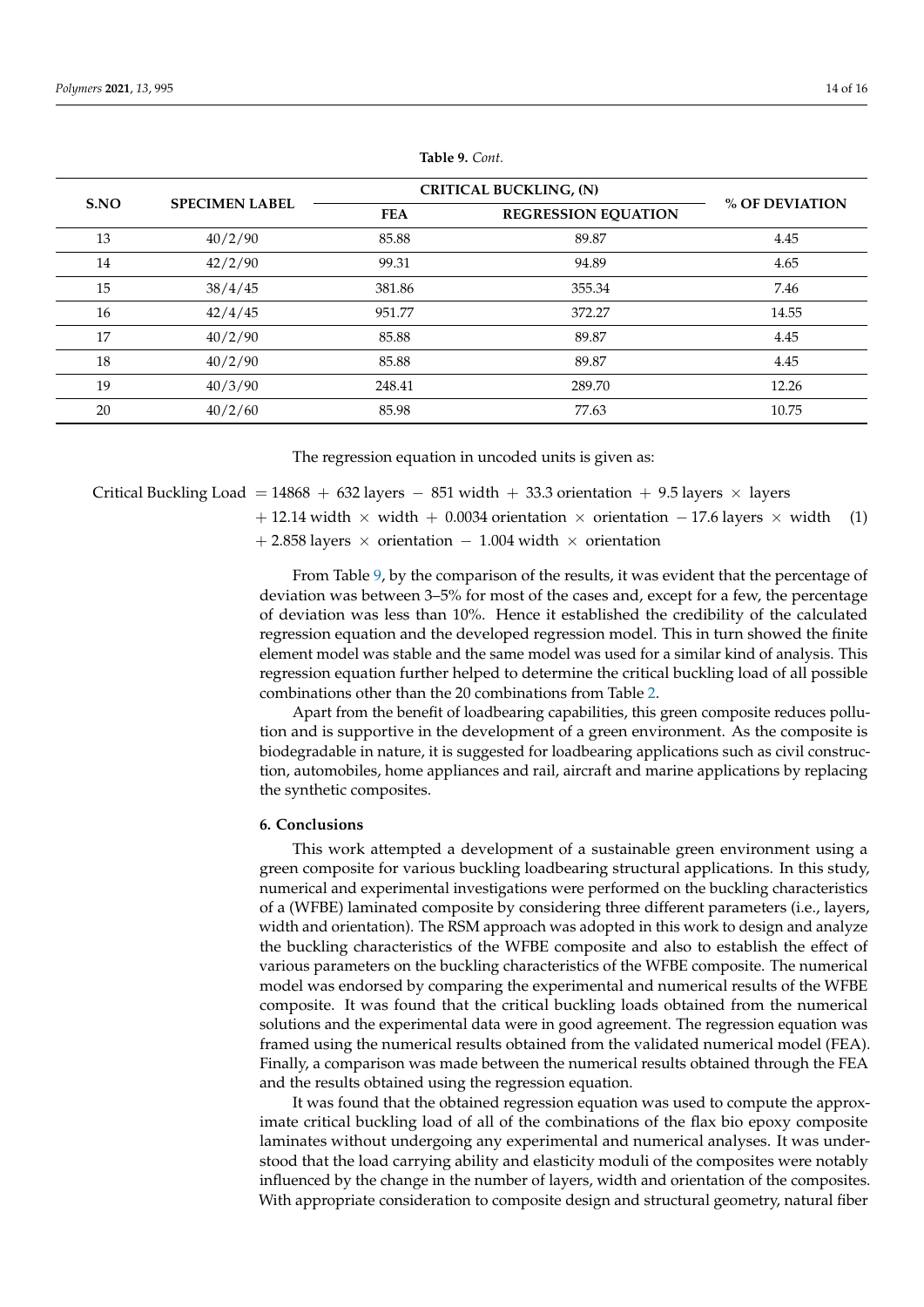composites may establish a viable substitute to traditional structural materials. These initial results of the structural properties and design schemes demonstrate promise for light commercial and residential building applications; however, more research is necessary.

**Author Contributions:** Conceptualization, V.G. and V.S.; Methodology, V.S.; Software, J.S.D.; Validation, J.S.; Format analysis A.R.A.; Investigation, V.G.; Resources, J.S.D.; Data Curation, V.S.; Writing—original draft preparation, J.S.D. and V.S.; Writing—review and editing, V.G. and A.R.A.; Visualization, V.S. and J.S.; Supervision, V.G., A.R.A., and C.-P.J.; Project administration, V.G., A.R.A., and C.-P.J.; Funding Acquisition, C.-P.J. All authors have read and agreed to the published version of the manuscript.

**Funding:** This research was funded by Ministry of Science and Technology of the Republic of China (Taiwan), under grant numbers MOST 107-2221-E-194-024-MY3 and MOST 109-2221-E-194-011- MY2. Authors also acknowledge Vellore Institute of Technology to carry out this research through SEED grant.

**Institutional Review Board Statement:** Not Applicable.

**Informed Consent Statement:** Not Applicable.

**Data Availability Statement:** The data presented in this study are available on request from the corresponding author.

**Conflicts of Interest:** The authors declare no conflict of interest.

## **References**

- 1. Leissa, A.W. A review of laminated composite plate buckling. *Appl. Mech. Rev.* **1987**, *40*, 575–591. [CrossRef]
- 2. Biggers, S.B.; Srinivasan, S. Compression buckling response of tailored rectangular composite plates. *AIAA J.* **1993**, *31*, 590–596. [CrossRef]
- 3. Kim, Y.S.; Van Hoa, S. Bi-axial buckling behavior of composite rectangular plates. *Compos. Struct.* **1995**, *31*, 247–252. [CrossRef] 4. Meyer-Piening, H.R.; Farshad, M.; Geier, B.; Zimmermann, R. Buckling loads of CFRP composite cylinders under combined axial and torsion loading—Experiments and computations. *Compos. Struct.* **2001**, *53*, 427–435. [CrossRef]
- 5. Tafreshi, A. Buckling and post-buckling analysis of composite cylindrical shells with cutouts subjected to internal pressure and axial compression loads. *Int. J. Press. Vessel. Pip.* **2002**, *79*, 351–359. [CrossRef]
- 6. Zhong, H.; Gu, C. Buckling of symmetrical cross-ply composite rectangular plates under a linearly varying in-plane load. *Compos. Struct.* **2007**, *80*, 42–48. [CrossRef]
- 7. Priyadarsini, R.S.; Kalyanaraman, V.; Srinivasan, S.M. Numerical and experimental study of buckling of advanced fiber composite cylinders under axial compression. *Int. J. Struct. Stab. Dyn.* **2012**, *12*, 12500128-1–12500128-25. [CrossRef]
- 8. Prabhakaran, S.; Krishnaraj, V.; Senthil Kumar, M.; Zitoune, R. Sound and vibration damping properties of flax fiber reinforced composites. *Procedia Eng.* **2014**, *97*, 573–581. [CrossRef]
- 9. Sayer, M. Elastic properties and buckling load evaluation of ceramic particles filled glass/epoxy composites. *Compos. Part B Eng.* **2014**, *59*, 12–20. [CrossRef]
- 10. Abdellaoui, H.; Bensalah, H.; Echaabi, J.; Bouhfid, R.; Qaiss, A. Fabrication, characterization and modelling of laminated composites based on woven jute fibres reinforced epoxy resin. *Mater. Des.* **2015**, *68*, 104–113. [CrossRef]
- 11. Triki, A.; Karray, M.; Poilâne, C.; Picart, P.; Gargouri, M. Dielectric analysis of the interfacial polarization of alkali treated woven flax fibers reinforced epoxy composites. *J. Electrost.* **2015**, *76*, 67–72. [CrossRef]
- 12. Bensadoun, F.; Vallons, K.A.M.; Lessard, L.B.; Verpoest, I.; Van Vuure, A.W. Fatigue behaviour assessment of flax–epoxy composites. *Compos. Part A Appl. Sci. Manuf.* **2016**, *82*, 253–266. [CrossRef]
- 13. Rajesh, M.; Pitchaimani, J. Mechanical properties of natural fiber braided yarn woven composite: Comparison with conventional yarn woven composite. *J. Bionic Eng.* **2017**, *14*, 141–150. [CrossRef]
- 14. Rajesh, M.; Pitchaimani, J. Experimental investigation on buckling and free vibration behavior of woven natural fiber fabric composite under axial compression. *Compos. Struct.* **2017**, *163*, 302–311. [CrossRef]
- 15. Suthenthiraveerappa, V.; Gopalan, V. Elastic constants of tapered laminated woven jute/epoxy and woven aloe/epoxy composites under the influence of porosity. *J. Reinf. Plast. Compos.* **2017**, *36*, 1453–1469. [CrossRef]
- 16. Rozylo, P.; Teter, A.; Debski, H.; Wysmulski, P.; Falkowicz, K. Experimental and numerical study of the buckling of composite profiles with open cross section under axial compression. *Appl. Compos. Mater.* **2017**, *24*, 1251–1264. [CrossRef]
- 17. Gopalan, V.; Suthenthiraveerappa, V.; Pragasam, V. Experimental and numerical investigation on the dynamic characteristics of thick laminated plant fiber-reinforced polymer composite plates. *Arch. Appl. Mech.* **2019**, *89*, 363–384. [CrossRef]
- 18. Suthenthiraveerappa, V.; Gopalan, V.; Arumugam, A.B.; Ramasamy, B. Dynamic characterization of the thickness-tapered laminated plant fiber-reinforced polymer composite plates. *Adv. Compos. Mater.* **2019**, *28*, 163–191. [CrossRef]